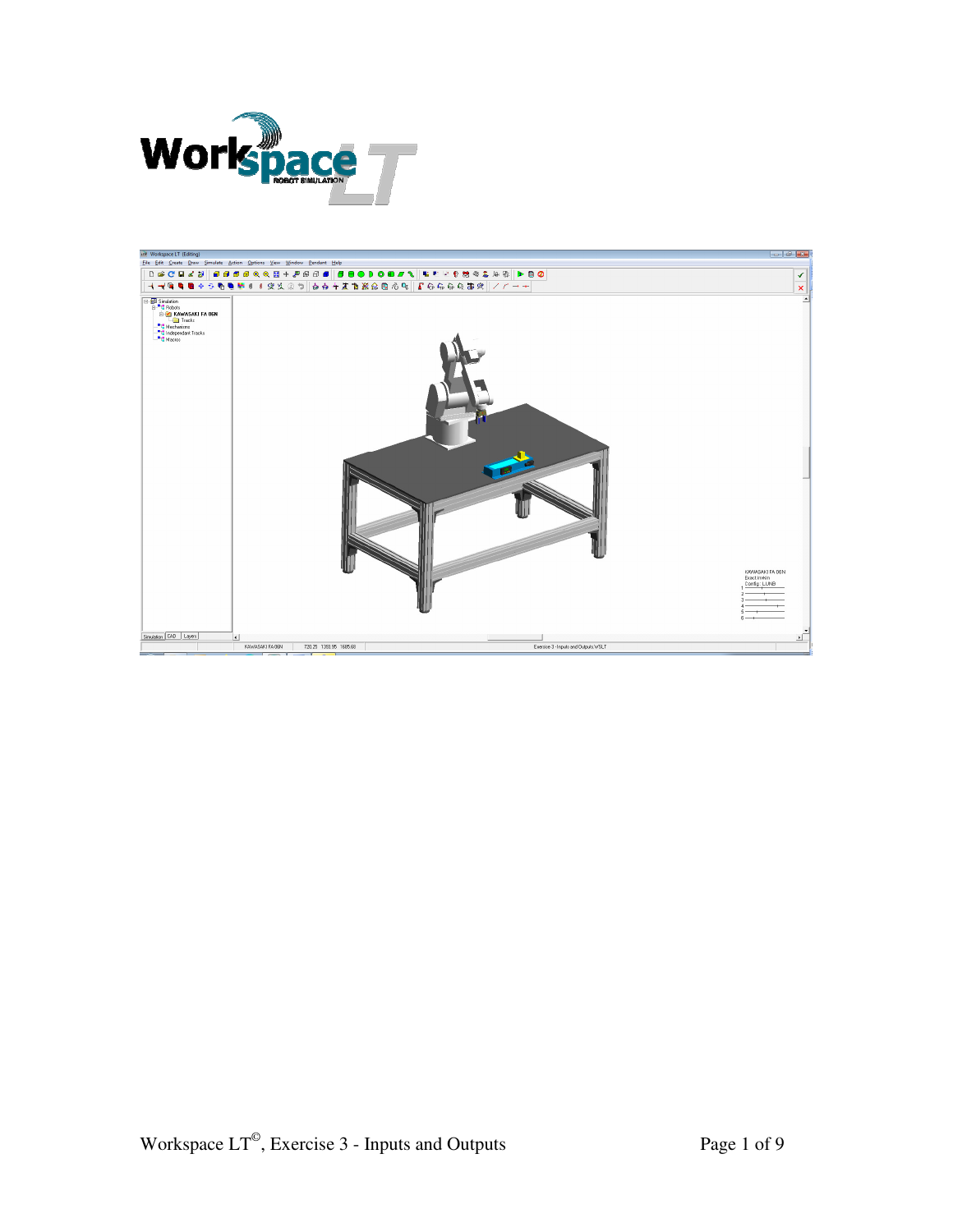

## **Exercise 3 - Inputs and Outputs**

## **Objectives:**

- Create basic robot programs in simulation.
- Create a basic "independent" program in simulation
- Using an end of arm gripper to manipulate parts.
- Simulation of a conveyor in the model.
- Declare and use inputs and outputs in simulation.
- Create an AVI for future observation.

## **Materials;**

- Workspace  $LT^{\circ}$  simulation software.
- Workspace  $LT^{\degree}$  project file "Exercise 3 Inputs and Outputs. WSLT"
- Manual "Workspace  $LT^{\circ}$  User Guide.pdf".

**Helpful Hint;** Before starting this exercise, review the User Guide sections;

- 6.3 Comments and Workspace commands
- 6.5 System Variables
- $\bullet$  8.2 Signals.
- $\bullet$  9.3.2 WAIT FOR
- $\bullet$  11 Macros.
- 12.1.3 Executing Multiple Tracks.

## 1) Procedure: Create the Robot track

- a) Open Workspace LT simulation software.
- b) Open  $\mathcal{F}$  the project file "Exercise 3 Inputs and Outputs.WSLT".

Add a track for the robot "Kawasaki FA 06N". Enter the Track Name "Robot" and select the Language "KAREL 2". Using the mouse pointer select  $\Box^{\alpha}$  when completed entering and selecting the information.

- c) Visually determine where the tool frame is located. Activate the "Tool Frame Display". On the tool bar and using the mouse  $\&$  select  $\boxed{\text{Options}}$ , from the drop down menu using the mouse  $\&$  select Robot Utilities , from the slide out menu using the mouse  $\sqrt[k]{\frac{1}{2}}$  select Robot options... , Set the  $\sqrt[k]{\frac{1}{2}}$  Tool frame display and  $\alpha$  accept  $\boxed{\_\alpha}$ . Place a new tool frame at POS(0,0,125,0,0,0,").
- d) To Place a new tool frame at  $POS(0,0,125,0,0,0,")$ . Select the  $\boxed{\text{Action}}$  menu located on the menu bar. The user menu  $\frac{\text{Action}}{\text{[N]}}$  will appear, using the mouse  $\sqrt[5]{ }$ , select  $\boxed{\phantom{a}$  variables **1.** the Variables Menu will appear. Using the mouse  $\sqrt[3]{\mathbb{R}}$ , select  $\sqrt{\frac{ {\text{A}} \cdot \text{Sign System Variable} }{N}}$ . Using the mouse  $\sqrt[3]{N}$ , from the "Select

Workspace  $LT^{\circ}$ , Exercise 3 - Inputs and Outputs Page 2 of 9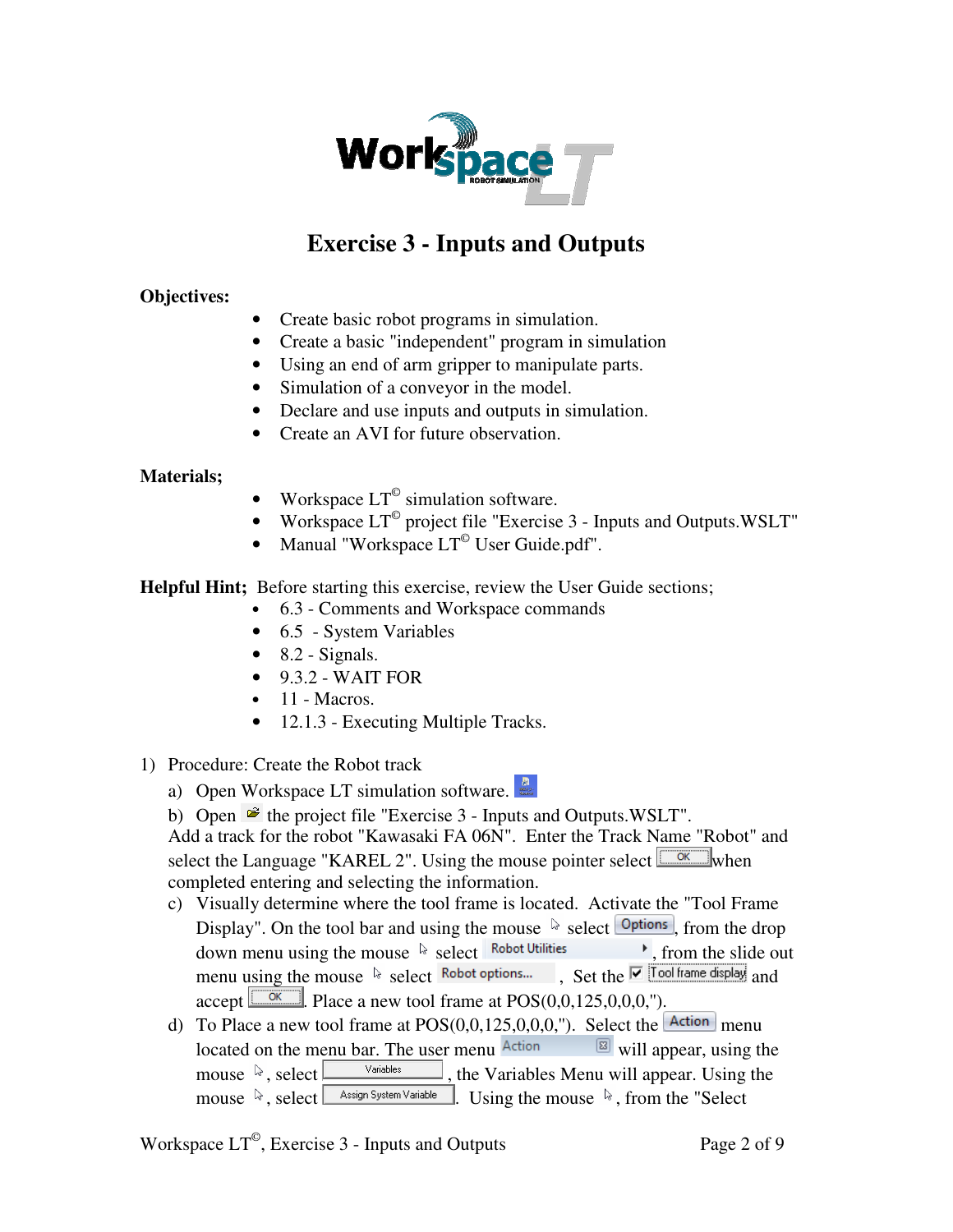variable" menu, select  $\Box$   $\Box$  For "Value for \$UTOOL?" enter the value  $"POS(0,0,125,0,0,0,")'$ . Select  $\boxed{\alpha}$  to accept the data input.

- e) Test the tool frame by moving the robot using the follow CP Function. Open the pendent by selecting the function **Pendant** located on the tool bar. The Pendent menu will appear. Using the mouse  $\&$  select the check box labeled  $\overline{M}$  FollowCP. Move the robot by placing the CP in front of the robot. Do this by placing the mouse  $\&$  near the EOAT gripper and clinking the left mouse button. The CP will move to this position and the Robot will follow placing the tool frame at the new CP position.
- f) Begin recording a track using the newly created "Robot.KL" file previously created.
	- i) If the menu box appears presenting the question "Are you sure you want to record over Robot.KL?", select  $\Box$
	- ii) When the menu box appears presenting the question "Do you want to save",
- select  $\frac{\mathbf{S}^{\text{in}}}{\mathbf{S}^{\text{out}}}$  $\boxed{\text{g}}$  menu appears, select  $\boxed{\text{Begin}}$  to start recording.
- h) The Action  $\boxtimes$  menu expands the command options.
- i) To place a new tool frame at POS(0,0,125,0,0,0,"), select the Variables command, the Variables  $\Box$  Menu will appear. Using the mouse  $\lambda$ , select  $\Box$  Assign System Variable  $\Box$  Using the mouse  $\Box$ , from the "Select variable" menu, select <u>where</u> For "Value for \$UTOOL?" enter the value "POS(0,0,125,0,0,0,")". Select  $\boxed{\Box \&}$  to accept the data input. This action will record the new tool frame. " $$UTOOL=POS(0,0,125.0,0,0,0,"$ " in the track file.
- i) From the  $\overline{\text{Action}}$   $\overline{\text{[B]}}$  Menu box, select  $\overline{\text{[Bobot Move Commons]}}$ . Once selected the Robot Move Commands **8** menu appears.
- k) Using the mouse  $\sqrt[k]{ }$ , select the command  $\boxed{\phantom{a} \phantom{a} \phantom{a}}$  Move Home  $\phantom{a}$ . This Project's robot has a predefined home position. This move has now been recorded in the Track.
- 1) Using the mouse  $\sqrt{ }$ , select the GP "CONVEYORCLR1". From the Robot Move Commands  $\boxtimes$  menu. select  $\boxed{ }$  GP Move  $\boxed{ }$ . The robot will p  $\frac{GP \text{ Move}}{F}$ . The robot will position the gripper on a pounce position over the part for confirmation. A Confirm  $\mathbb{R}$  menu will pop open, confirm this position  $\mathbb{R}$ . The robot will re-position the tool frame at this GP, recording this new position in the track program.
- m) From the Robot Move Commands a menu box select Move Relative . The "Relative" dialogue box will appear, enter the value  $\frac{z}{1.425}$  in the Z field and select  $\frac{K}{100}$  to accept. This position is now recorded in the track as a "Relative VEC" move command. The robot has now placed the gripper over the yellow object labeled "PART1"
- $\boxed{23}$ n) Using the mouse  $\sqrt[k]{ }$ , select the object labeled "Part1". From the Action menu select  $\boxed{\text{Gripper Commands}}$ , the Gripper Com...  $\boxed{\text{B}}$  menu will appear. From this menu box select  $\begin{array}{|c|c|c|}\n\hline \text{Clos } H \text{ and } \text{C} & \text{Confirm} \\
\hline \text{Clos } H \text{ and } \text{Confirm} & \text{Con firm} \\
\hline \text{Cos} & \text{Con firm} \\
\hline \text{Cos} & \text{Con firm} \\
\hline \text{Cos} & \text{Con firm} \\
\hline \text{Cos} & \text{Con firm} \\
\hline \text{Cos} & \text{Con firm} \\
\hline \text{Cos} & \text{Con firm} \\
\hline \text{Cos} & \text{Con firm} \\
\hline \$ select  $\frac{\gamma_{\text{es}}}{\gamma_{\text{es}}}$ . The gripper will now close and the object "PART!" will now be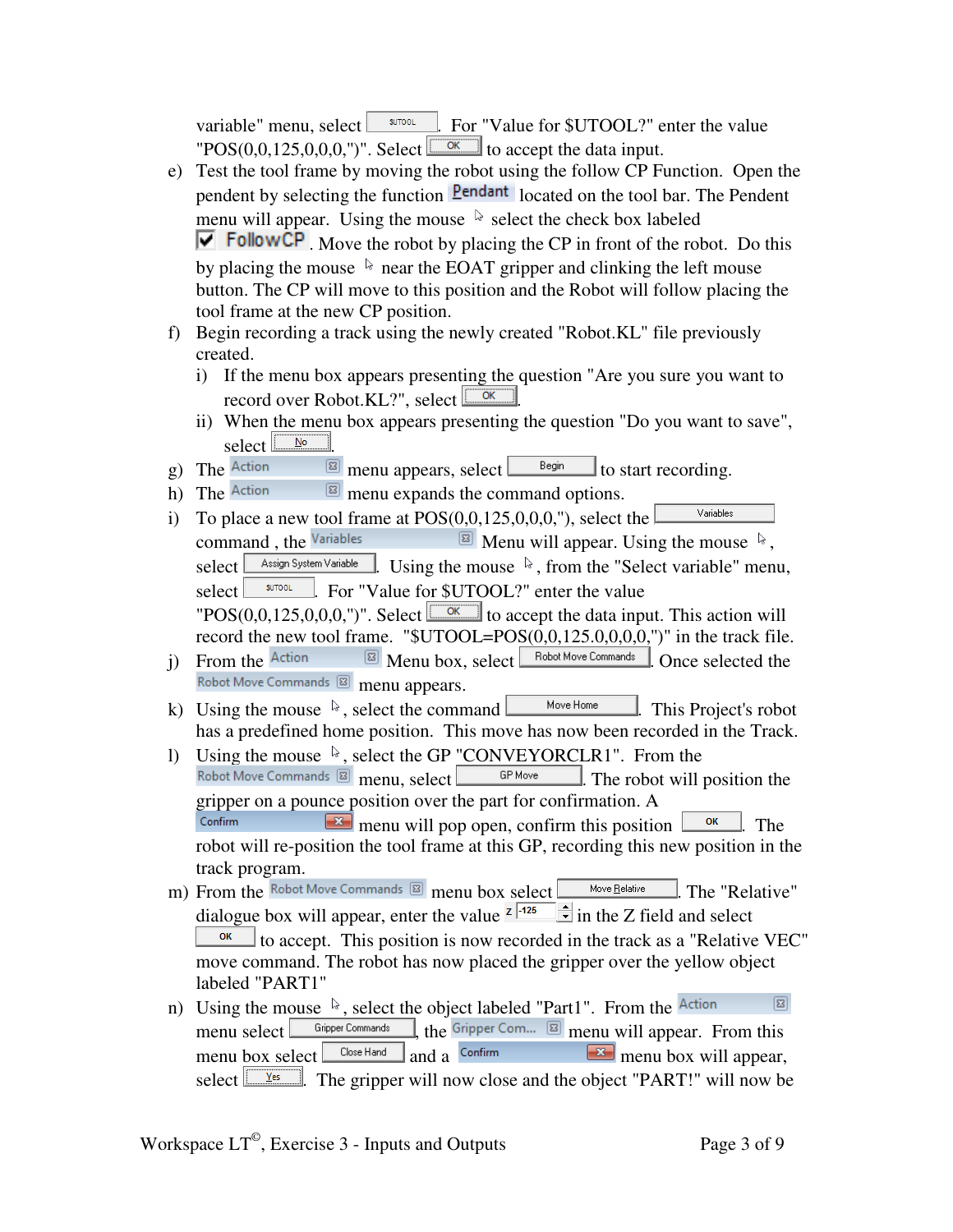attached to the gripper. In simulation, the gripper has grasped the part. The following lines have been recorded;

- i) CLOSE HAND 1
- ii) -- ! GRASPOBJ 'PART1'
- o) From the Action  $\boxtimes$  menu box, select  $\boxed{\Box_{\text{MoveAug}}}$ . The Move AWAY  $\boxed{8}$  dialog box will appear, enter Displacement 125  $\div$ in the Displacement field and select  $\frac{\alpha}{\alpha}$  to accept.
- p) Using the mouse  $\sqrt{k}$ , select the GP "CONVEYORCLR2". From the Robot Move Commands  $\boxed{\circledast}$  menu, select  $\boxed{\circledast}$   $\boxed{\circledast}$  The robot will position the gripper on a pounce position over the conveyer load position. Confirmation will be require as is true for all GP moves.
- q) From the Robot Move Commands 8 menu box select Move Relative . The "Relative" dialogue box will appear, enter the value  $\frac{z}{1}$  in the Z field and select to accept. This position is now recorded in the track as a "Relative VEC" move command. The robot has now placed the object "PART1" on the conveyor

belt.

- r) From the Action  $\boxtimes$  menu select  $\boxed{\text{Gripper Commands}}$ , the Gripper Com...  $\boxed{\text{S}}$  menu will appear. From this menu box select  $\Box$  <sup>Open Hand</sup>  $\Box$  the gripper will open and the object "PART1" will be detached from the gripper. In simulation, the gripper has released the part. The following line has been recorded;
	- i) OPEN HAND 1
- s) From the  $\frac{1}{\sqrt{2}}$  menu box, select  $\frac{1}{\sqrt{2}}$  Move Away  $\frac{1}{\sqrt{2}}$ . The MOVE AWAY  $\boxed{8}$  dialog box will appear, enter Displacement 125  $\div$ in the Displacement field and select  $\Box$ <sup>ok</sup> to accept.

t) From the Robot Move Commands  $\boxed{\text{S}}$ , select the command  $\boxed{\qquad \qquad \text{Move Home}}$ 

- u) From the  $\frac{\text{Action}}{\text{[m]}}$  menu box select  $\frac{\text{End}}{\text{[m]}}$  to end recording.
- v) To view your program track, using the mouse pointer, select the "Robot.KL" twice in rapid successions. this will open the program editor. From the instructions above, your program will list as below;



2) Procedure: Create the Conveyor track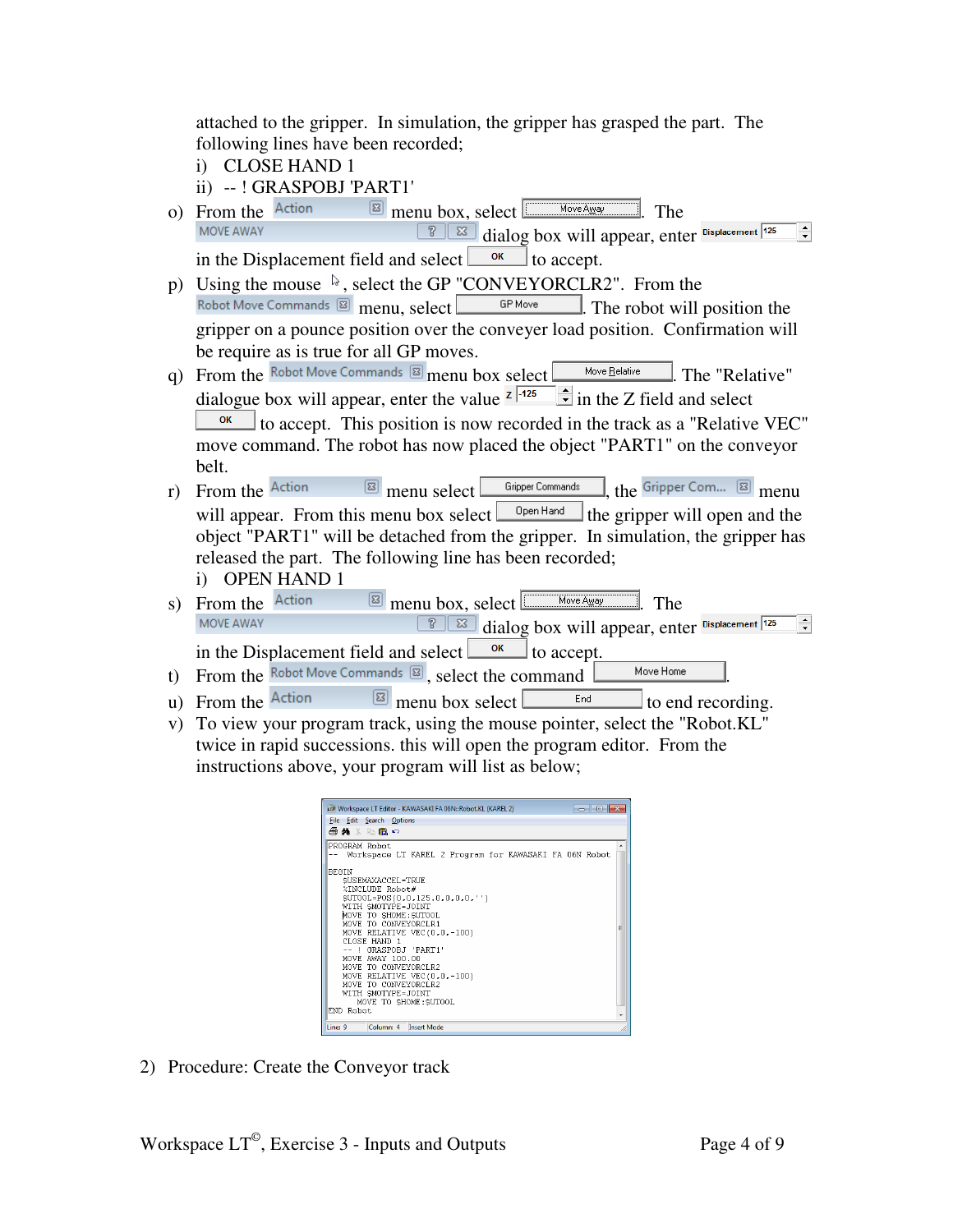- a) Add an independent track for the conveyor. Place the mouse  $\&$  over "Independant Tacks" and select using the "Right" mouse key. A menu will appear, select "Add Track".
- b) Enter the Track Name "Conveyor" and select the Language "KAREL 2". Using the mouse  $\sqrt[k]{\text{select}}$  when completed entering and selecting the information.
- c) Begin recording a track using the newly created "Conveyor.KL track.
	- i) Place the mouse  $\&$  over the independant tracks" and select using the "Right" mouse key. A menu will appear, select "Record Track".
	- ii) If the menu box appears presenting the question "Are you sure you want to record over Robot.KL?", select  $\sqrt{\frac{K}{K}}$ .
	- iii) When the menu box appears presenting the question "Do you want to save",
- select  $\frac{\mathbf{S}}{\mathbf{S}}$  and  $\mathbf{S}$  . The Action  $\boxed{\text{a}}$  menu appears, select  $\boxed{\text{B}}$  start recording.
- e) The  $\frac{1}{2}$  detion  $\frac{1}{2}$  menu will change selections, using the mouse  $\frac{1}{2}$  select **Object Commands** . The menu Object Commands **8** appears.
- f) Using the mouse  $\sqrt[k]{\text{select the object "PART1".}}$  From the Object Commands  $\boxed{23}$ menu, select  $\frac{Moveobi}{\text{Moseobi}}$ . Press the  $\text{e}$  key on the keyboard for the dialogue box to appear.
- g) Enter  $\frac{1}{1250}$  in the Y field then select  $\sqrt{\frac{6}{\sqrt{6}}}$ . Press the  $\sqrt{\frac{1}{1250}}$  key to accept the object's new position (where the robot removes part from conveyor).
- h) Once the  $\frac{1-\text{cos}\theta}{\text{cos}\theta}$  key is pressed to accept the objects new position, and  $\frac{1}{\sqrt{1-\theta}}$  dialogue box will ennear. Enter dialogue box will appear. Enter Velocity 100 representing millimeters per second. Select  $\sqrt{\alpha}$
- i) From the  $\frac{\text{Action}}{\text{[B]}}$  menu box select  $\frac{\text{End}}{\text{[B]}}$  to end recording.
- j) To view your program track, using the mouse  $\mathbb{R}$ , select the "Conveyor.KL" twice in rapid successions. this will open the program editor. From the instructions above, the conveyor program will list as below;

| LT Workspace LT Editor - Independant Track::Conveyor.KL (KAREL 2)<br>-- -<br><b>Edit</b> Search Options<br>File<br>●角☆面白の |   |
|---------------------------------------------------------------------------------------------------------------------------|---|
| PROGRAM Conveyor<br>Workspace LT KAREL 2 Program Independant Track                                                        | ۸ |
| <b>BEGIN</b><br>--   MOVEOBJ 'PART1'.0.250.0.100<br>END Conveyor                                                          | Ξ |
| Line: 5<br>Column: 1 Insert Mode                                                                                          |   |

- k) Before continuing to part 3 of this exercise save  $\blacksquare$  the project and test each track separately in simulation.
	- i) Set the "Robot.KL" track active. Using the mouse  $\&$  select the track using the right Mouse key. A dialogue box will appear, select  $\sqrt{\int_{0}^{1} A \cdot f \cdot f}$ . The file will now indicate it is active  $\mathbf{H}$  **Robot.KL**.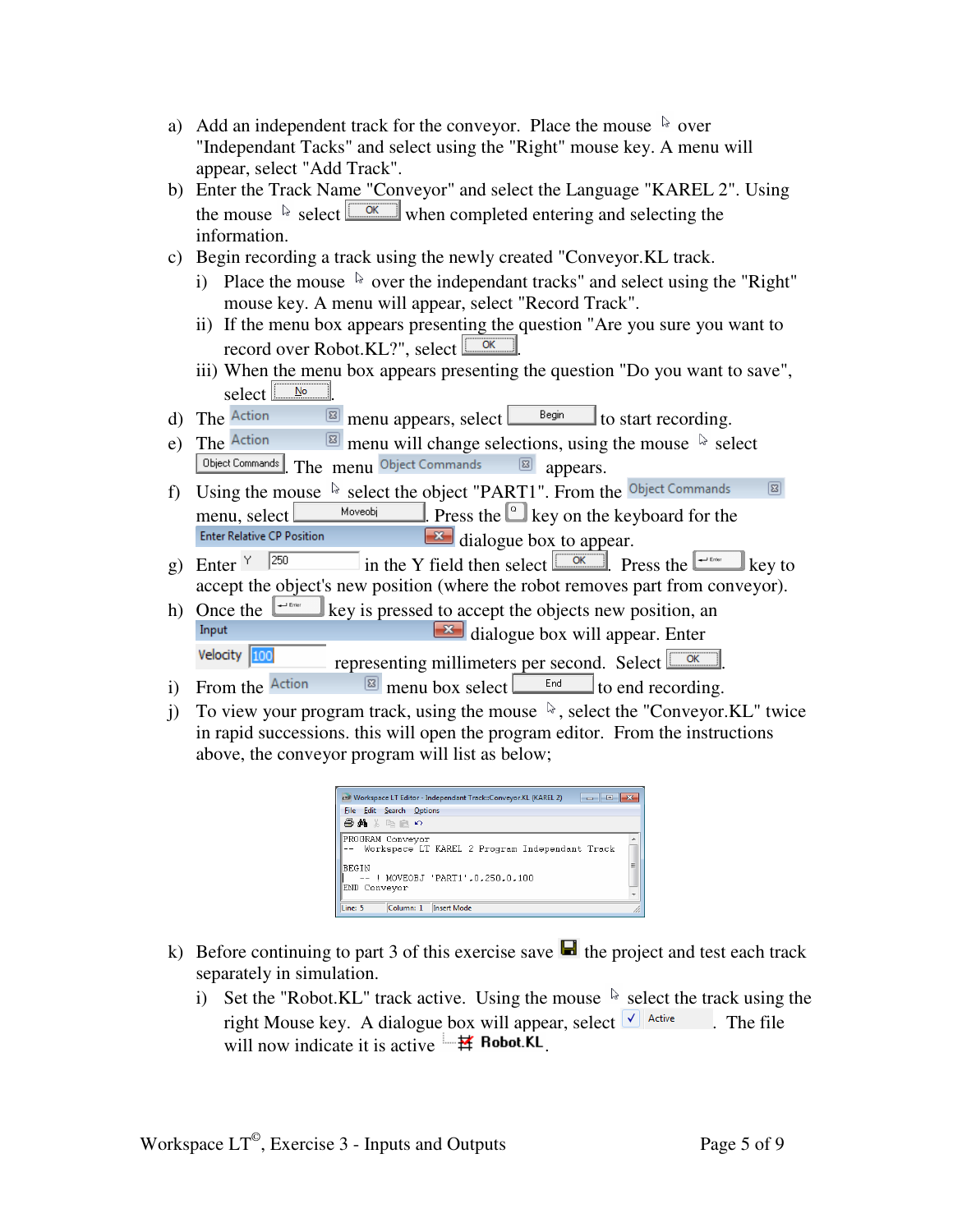- ii) Set the "Conveyor.KL" independant track in-active. Using the mouse  $\&$ select the track using the right Mouse key. A dialogue box will appear, select Active . The file will now indicate it is in-active  $\overline{H}$  Conveyor.KL.
- iii) Using the mouse  $\&$  select  $\triangleright$  (Play simulation) and observe the robot. The robot will pickup the object labeled "PART1" and place this object at the beginning of the conveyor and release. The robot will return to the home position.
- iv) Set the "Robot.KL" track in-active. Using the mouse  $\&$  select the track using the right Mouse key. A dialogue box will appear, select  $\left| \right|$  active . The file will now indicate it is in-active  $\Box \#$  Robot.KL.
- v) Set the "Conveyor.KL" independant track active. Using the mouse  $\sqrt[k]{ }$  select the track using the right Mouse key. A dialogue box will appear, select  $\blacktriangledown$  Active . The file will now indicate it is active  $\mathbf{H}$  **Conveyor.KL**.
- vi) Using the mouse  $\&$  select  $\triangleright$  (Play simulation) and observe the conveyor. The object labeled "PART1" will move to the end of the conveyor, position  $X = 700$ ,  $Y = 125.3349$ ,  $Z = 979.225$ .

vii) Save the project model  $\blacksquare$ .

- 3) Procedure: Inputs and Outputs.
	- a) Activate each track  $\frac{1-\frac{1}{2}}{\frac{1}{2}}$  Robot.KL and  $\frac{1-\frac{1}{2}}{\frac{1}{2}}$  Conveyor.KL
	- b) View the "Robot.KL" program track in the Text editor. Using the mouse  $\mathbb{R}$ , select the " Robot.KL" twice in rapid successions. this will open the track in the text editor.
	- c) Enter the following lines of text before the "BEGIN" statement;
		- i) --! SIGNALDEF DOUT[1]
		- ii) --! SIGNALDEF DIN[1],Conveyor.KL,1
			- (1) The "--" indicates the text that follows is a comment and will be ignored by Karel 2.
			- (2) The "!" following the comment instruction is indicating a workspace only function. Workspace will execute the function that follows. In this example the first command, SIGNALDEF is declaring a signal and the signal is DOUT[1], a digital output at port 1.
			- (3) The second command, SIGNALDEF is declaring a signal and the signal is DIN[1], a digital input at port 1 and the signal is to come from the track "Conveyor.KL" and from its port 1.
			- (4) Save the track changes and exit the editor.
	- d) View the "Conveyor.KL" program track in the Text editor. Using the mouse  $\mathbb{R}$ , select the " Conveyor.KL" twice in rapid successions. this will open the track in the text editor.
	- e) Enter the following lines of text using the same instructions as previously explained;
		- i) --! SIGNALDEF DOUT[1]
		- ii) --! SIGNALDEF DIN[1], Robot.KL,1
	- f) Save the track changes and exit the editor.
	- g) Reload  $\mathbf{C}$  the program to reset the simulation. Save the project model  $\blacksquare$ .

Workspace  $LT^{\circ}$ , Exercise 3 - Inputs and Outputs Page 6 of 9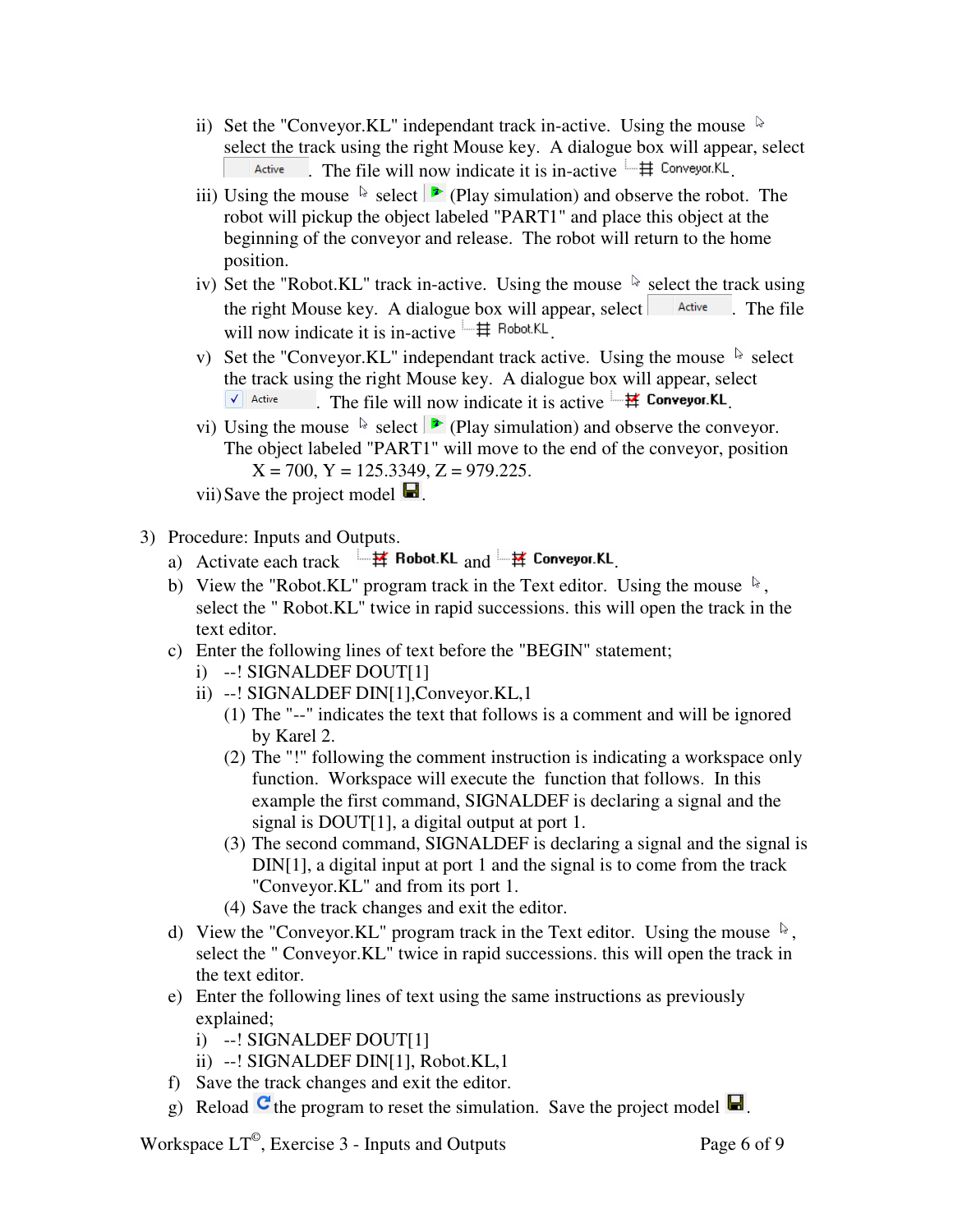- h) View the "Robot.KL" program track in the Text editor.
- i) Edit the program to reflect the changes as shown in the following program list

PROGRAM Robot

-- Workspace LT KAREL 2 Program for KAWASAKI FA 06N Robot

 --! SIGNALDEF DOUT[1] --! SIGNALDEF DIN[1],Conveyor.KL,1

BEGIN

 \$USEMAXACCEL=TRUE %INCLUDE Robot# \$UTOOL=POS(0,0,125.0,0,0,0,'') \$MOTYPE=LINEAR

Repeat

Wait for DIN[1]=ON MOVE TO CONVEYORCLR1 MOVE RELATIVE VEC(0,0,-100) CLOSE HAND 1 -- ! GRASPOBJ 'PART1' MOVE AWAY 100.00 MOVE TO CONVEYORCLR2 MOVE RELATIVE VEC(0,0,-100) OPEN HAND 1 MOVE AWAY 100.00 DOUT[1]=ON MOVE TO \$HOME:\$UTOOL DOUT[1]=OFF Until False END Robot

- j) Save the track changes and exit the editor.
- k) View the "Conveyor.KL" program track in the Text editor.
- l) Edit the program to reflect the changes as shown in the following program list.

PROGRAM Conveyor

-- Workspace LT KAREL 2 Program Independant Track

 --! SIGNALDEF DOUT[1] --! SIGNALDEF DIN[1],Robot.KL,1

**BEGIN**  REPEAT -- Signal Robot Ready For Unload DOUT[1]=ON -- Wait for Robot load WAIT FOR DIN[1]=ON

Workspace  $LT^{\circ}$ , Exercise 3 - Inputs and Outputs Page 7 of 9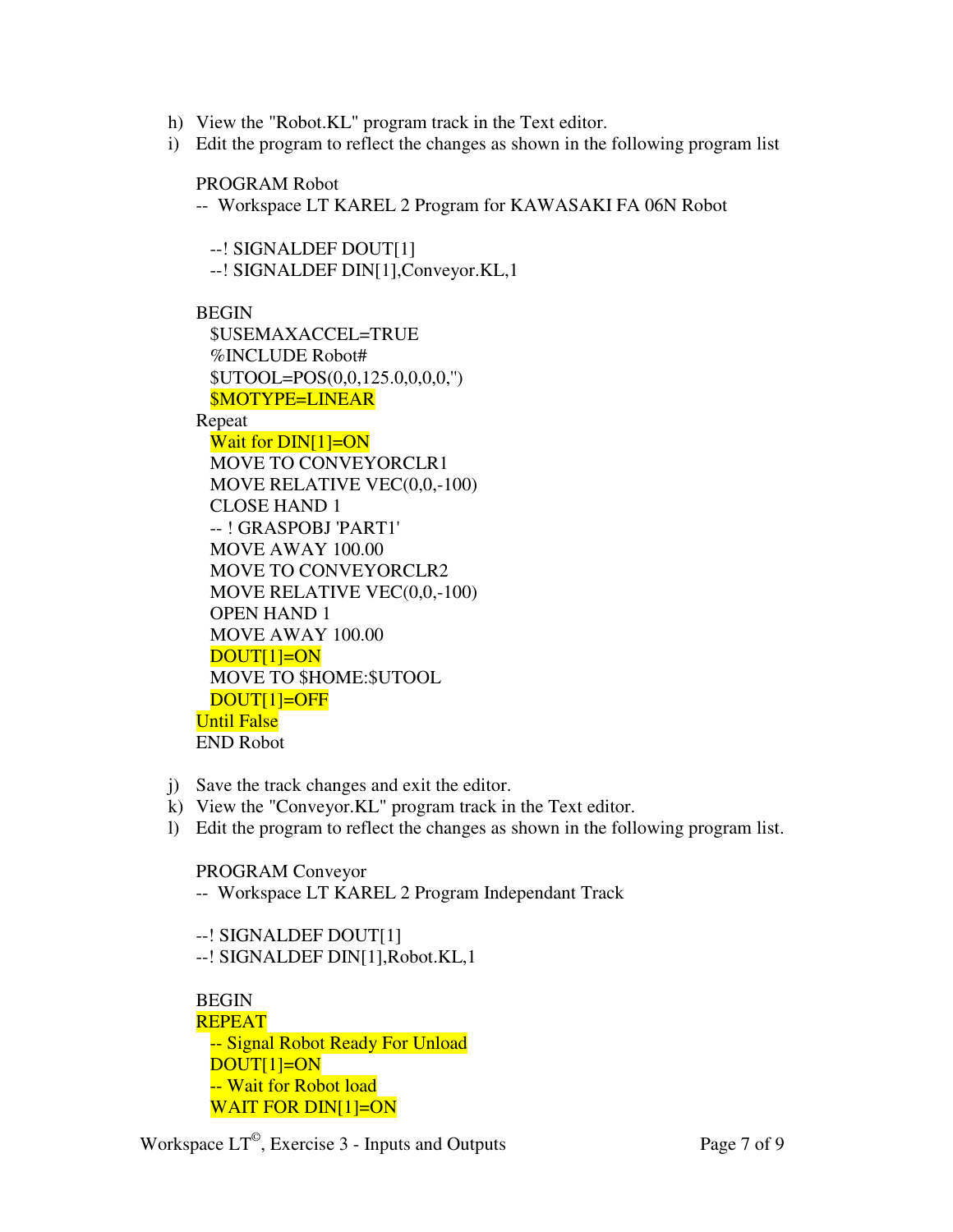DOUT[1]=OFF -- Index PART1 to end of conveyor --! MOVEOBJ 'PART1',0,250,0,35 UNTIL FALSE END Conveyor

- Note: In KAREL 2, text which follows "--" is considered a comment. All text following the "--" is ignored when the program runs.
- m) Save the project model  $\blacksquare$ .
- n) View the "Robot.KL" program track in the Text editor. Add comments similar to track Conveyor.KL to explain the robot's programming functions.
- o) Save the project model  $\blacksquare$ .
- p) Using the mouse  $\&$  select  $\rightarrow$  (Play simulation) and observe the robot. The robot will pickup the object labeled "PART1" and place this object at the beginning of the conveyor, release "PART1" and return to it's "home" position. The conveyor will index "Part1" 250mm. The simulation will continue until the  $\frac{1}{100}$  key is pressed.
- q) Copy "PART1"  $\bullet$  and place the new part "PART2" at the beginning of the conveyor, model position  $X = 700$ ,  $Y = -124.6651$ ,  $Z = 979.225$ .



- r) Edit the tracks "Robot.KL" and Conveyor.KL to complete the following tasks;
	- i) Robot moves from home position "CONVEYORCLR1".
	- ii) Robot waits for unload request from conveyor. Robot unloads "PART1" then clears the conveyor's unload position.
	- iii) Robot signals Conveyor to index "PART2".
	- iv) Conveyor indexes "PART2" 250mm (end of the conveyor).
	- v) Robot moves to "CONVEYORCLR2" position, waits for a conveyor "clear to load" signal. Robot loads " PART1" onto the conveyor belt.
	- vi) Robot clears conveyor and moves to "CONVEYORCLR1"
	- vii)Robot waits for an unload request from the conveyor. Robot unloads "PART2" then clears the conveyor's unload position.
	- viii) Robot moves to "CONVEYORCLR2" position, waits for a conveyor "clear to load" signal. Robot loads " PART2" onto the conveyor belt.
	- ix) Robot clears conveyor and the programs repeat.
- s) Comment the Track programs for clarity.
- t) Save the project model  $\blacksquare$ .
- u) Using the mouse  $\&$  select  $\triangleright$  (Play simulation) and observe.